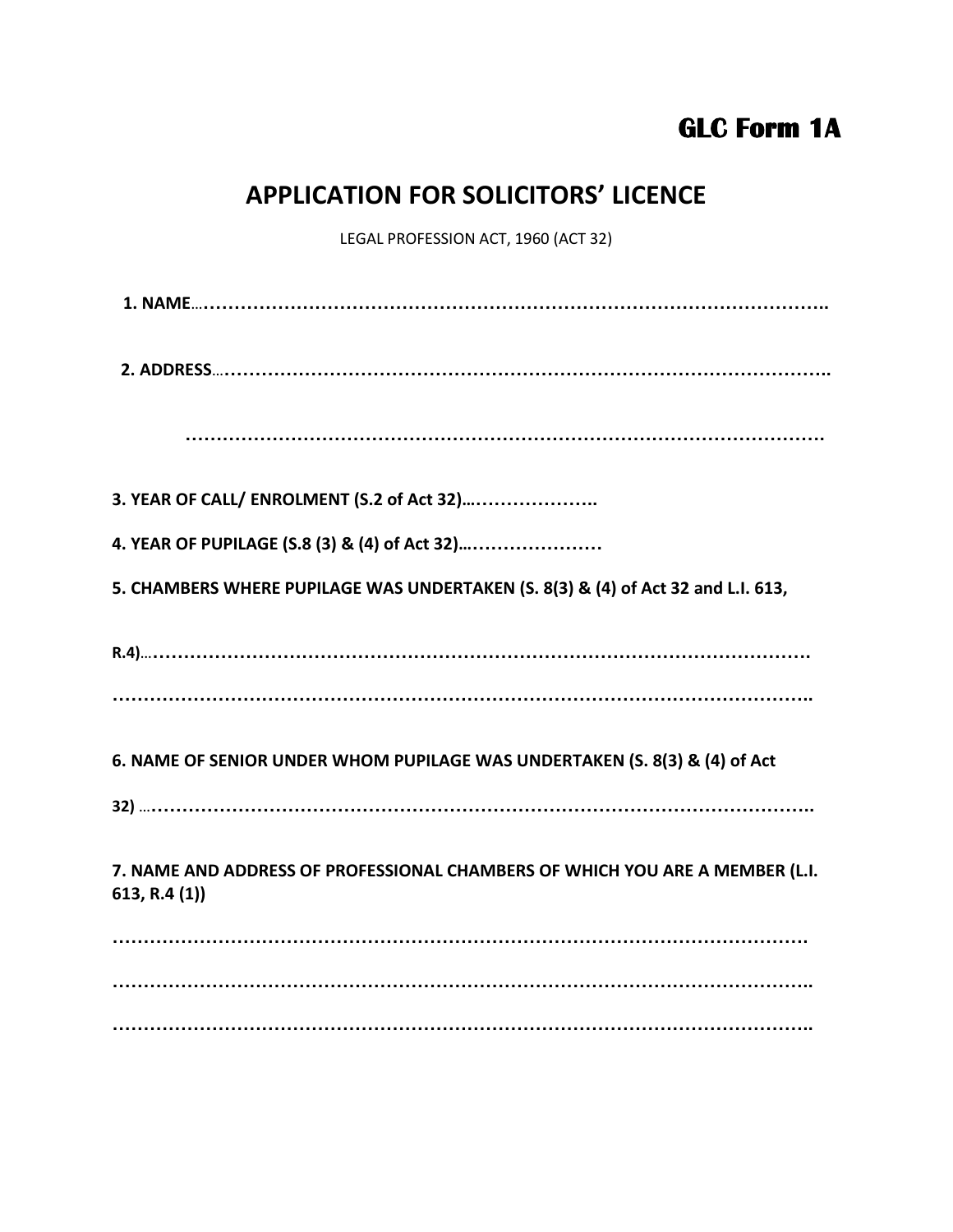## **8. IF YOU ARE EMPLOYED BY AN ORGANISATION, NAME AND ADDRESS OF THE ORGANISATION (L.I.613, R.1(3)**

**……………………………………………………………………………………………………**

**…………………………………………………………………………………………………..**

**…………………………………………………………………………………………………..**

**9. IF EMPLOYED BY AN ORGANISATION, HAVE YOU FILED WITH THE GENERAL LEGAL COUNCIL A COPY OF THE TERMS OF YOUR EMPLOYMENT (L.I. 613, R.1(3) ……….. AND IF SO WHEN …………**

**10. IS YOUR NAME EXHIBITED AT THE CHAMBERS (L.I. 613, R.4(2)(a)**…**……………………………..**

**11. IS THE PROFESSIONAL CHAMBERS FROM WHICH YOU PRACTICE REGISTERED WITH THE GENERAL LEGAL COUNCIL (L.I. 613, R.4(4))… ………AND IF SO WHEN ……………………………………….**

**12. HAVE YOU BEEN FOUND GUILTY OF PROFESSIONAL MISCONDUCT EITHER IN GHANA OR IN ANY OTHER COUNTRY (S.8(5) of ACT 32)) …………………………………………………………..**

**\*13. ARE YOU A MANAGING DIRECTOR OR EXECUTIVE CHAIRMAN IN ANY COMPANY OR AN ACTIVE PARTNER IN ANY BUSINESS (L.I. 613, R. 1(2)(a) ……………………………………………………**

**\*14. PLEASE NAME ANY OTHER PROFESSION OR BUSINESS THAT YOU CARRY ON APART FROM PRACTICING LAW ………………………………………………………………………………..**

**\*15. DOES ANY OF THE PROFESSION OR BUSINESS THAT YOU CARRY ON APART FROM PRACTICING LAW CONFLICTS OR INVOLVES A SERIOUS RISK OF CONFLICT WITH YOUR DUTIES AS A PRACTISING LAWYER (L.I. 613, R.1(2)(b) ………………………………………………………………………**